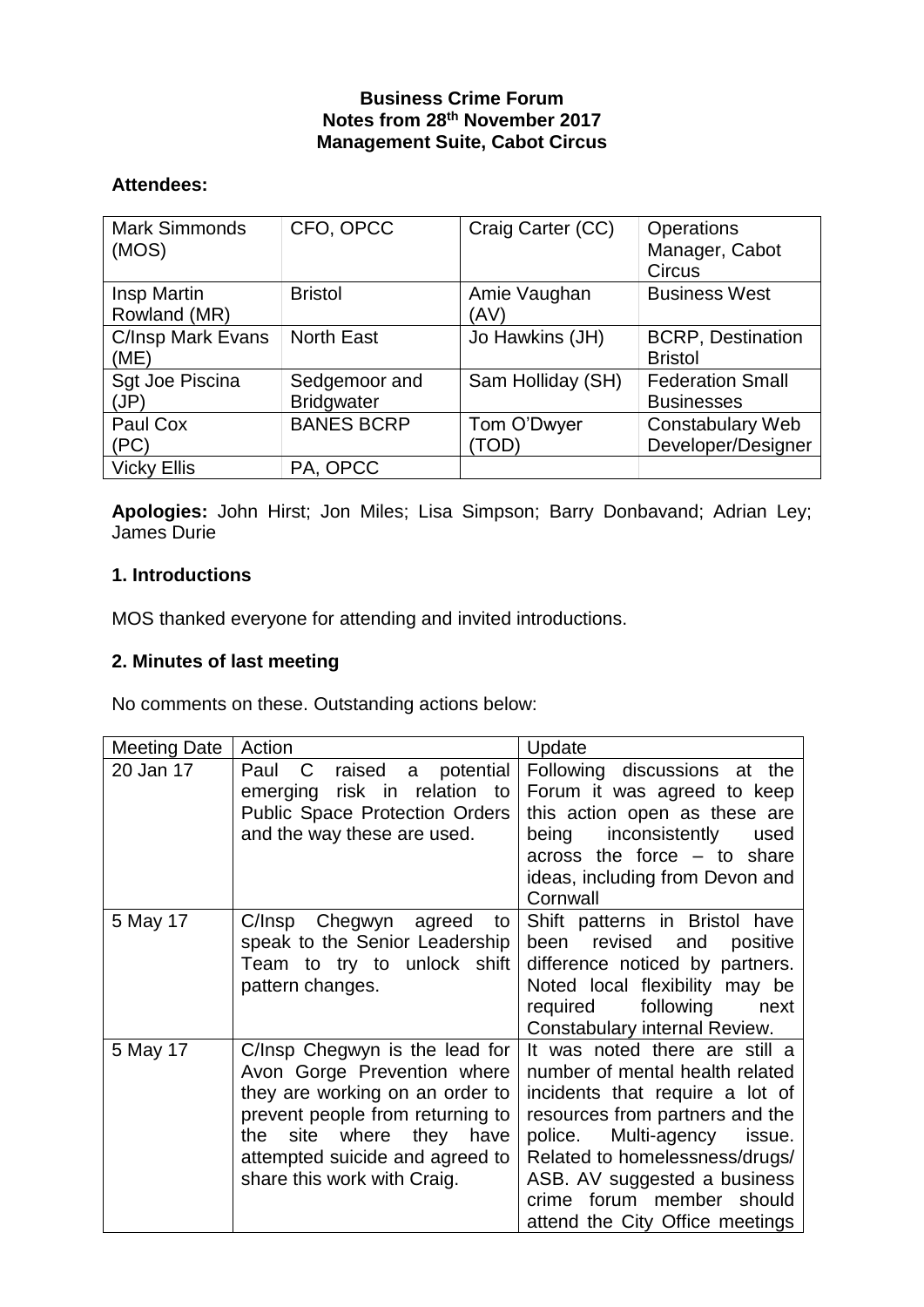| are<br>where these issues     |
|-------------------------------|
| discussed. Noted this is a    |
| national issue.               |
| ME to speak to Julie Knight's |
| team to look at any national  |
| learning.                     |

## **3. Update from areas**

## **Bath**

PC noted that whilst officers are seen less often, things do seem to be working well at the moment.

Op Heron has been going well. PC advised the group that there is a meeting to decide the future of BCRP's on 30<sup>th</sup> Nov due to changes in accreditation; PC will update the group following the meeting.

#### **Somerset**

Op Heron is stable and understood by most businesses.

JP advised that Somerset had also seen a spike in incidents recently related to the drug 'Spice', ASB and begging. Following a focus of attention on this area the team have reduced the demand and closed some licensed premises that were involved. There has been an increase in shoplifting in Taunton and Bridgwater, from a small number of prolific offenders. Prevention is key – when the neighbourhood officers are on they are able to deter a number of offenders when information is shared over the radios. Sedgemoor radios are working better – Taunton are slightly behind but are starting to improve. DISC is not hosted in Somerset at the moment which is causing some frustrations.

**Action**: Need options to address DISC access and accreditation in Somerset - Mark Evans and Paul Cox both offered to help with this.

#### **Bristol**

Op Heron is operating successfully.

Meetings and communications with the Police still going well – having the consistency of MR has been excellent. Issues echoed by the other areas: begging, homelessness, ASB. JH will speak to The Galleries to encourage their attendance at this meeting. It was noted shoplifting is still an issue but this is managed well through the beat team. Some recent significant issues that have been resource intensive for partners and police included urban explorers on the glass roof of Cabot and some organised crime groups (OCGs) smashing shop windows. Ongoing joint working for prevention of these types of incidents. It was noted that the proactive networking approach of the neighbourhood teams works really well.

**Action:** Cabot Circus are interested in knowing more about funding specific officers. MR to liaise with CC to discuss.

# **South Glos**

ME noted that certain retailers are not proactive about protecting their stock but otherwise incidents are reasonably low at The Mall. OCGs have been attempting to come in but ANPR allows for deterrent activity. Officer shifts have been aligned to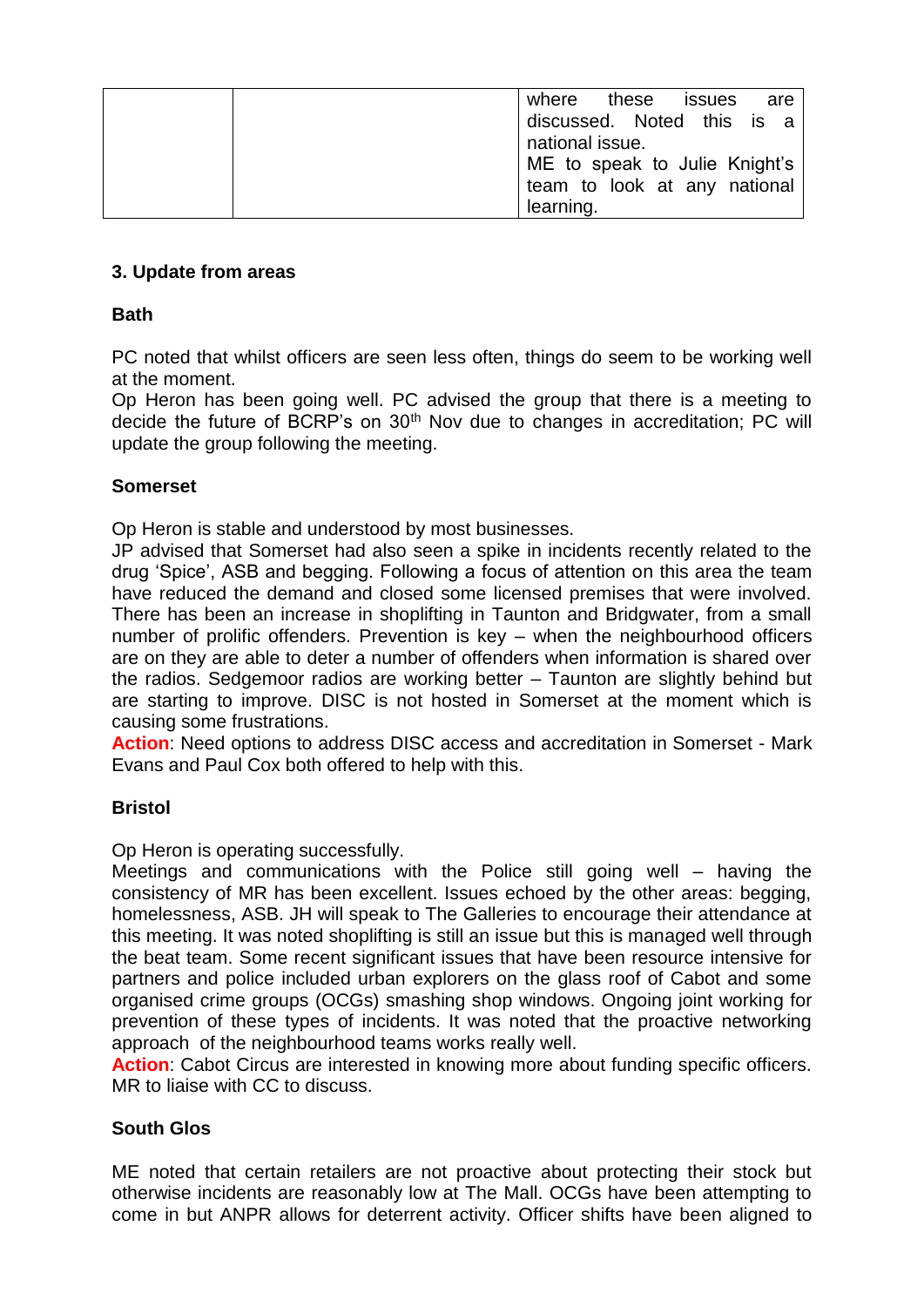opening hours and this has led to a clear reduction in demand. ME also explained about the Deter Team led by Natalie Gooch and the work they are doing and suggested it would be good for the other areas to use this team.

It was noted there has been an increase in crime in Yate following the expansion of the shopping centre.

Smaller areas such as Thornbury have also adopted Op Heron successfully.

**Action**: ME to introduce Natalie to other Beat teams to pilot in other locations the Deter work.

## **4. Online reporting and CCTV upload for shoplifting**

TOD updated on the progress with online reporting forms.

Since March there have been 1600 shoplifting reports on the system, these are processed by the Enquiry Office staff and whilst the SLA is 48 hours, generally reports are actioned within a couple of hours. So far feedback has been very positive or has been constructive and informed the update of the form. CCTV uploads have saved 750 hours of PCSO time so far. Further developments include exploring with CPS the ability to provide electronic witness statements.

It was noted that a number of smaller businesses do not have online access so struggle to use the system.

Partners asked if there could be an infographic and demonstration version of the online shoplifting forms that may be used for training and education purposes.

**Action**: TOD to develop and share materials with attendees. AV and SH offered to share with their members.

# **5. Business Crime Statistics**

MOS shared highlights from the Business Crime Statistics. Reported Business Crime has remained relatively stable across the Force area, but is now a smaller proportion of all recorded crime. It was noted however that Somerset West are an outlier as their rolling 12-month recorded crime figures are up by 14%. JP believes some of this is linked to the increase in crime associated with bargain stores in Burnham and some due to the change over of local radio schemes.

MOS picked out the top stores for each area – Boots were noted as an issue force wide, as were The Co-op and service stations. The Co-op have been invited to attend the Forum as a guest. The National Crime Agency are looking at forecourts nationally.

**Action**: MOS/ME to speak to SM/COG respectively regarding encouraging some high level discussions with Boots.

#### **6. AOB**

CC queried Kingdom – the new initiative from the Mayor to tackle littering. MR confirmed they were engaging with police and sharing their patrol plans for information. There have been a few complaints to the police but as it is a council team these have been directed to the council.

ME informed the group about the National Business Crime Centre led by the Met, which is designed to increase partner working and improve the response from the police to businesses. They are actively looking at Op Heron.